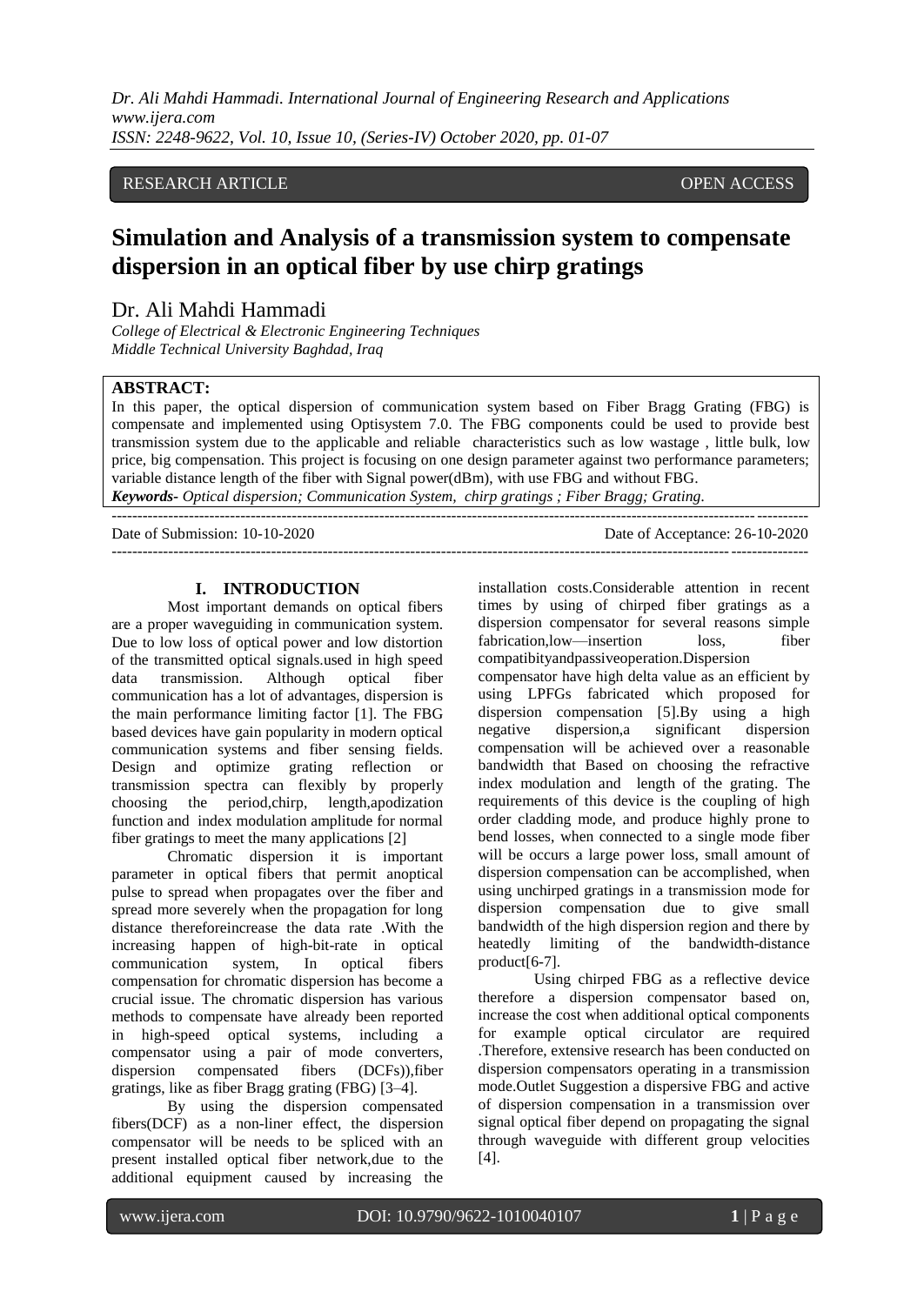## **II. DISPERSION**

The variation in the refractive index of a material with the frequency or wavelength of the radiation being propagated through this phenomenon which called dispersion[8],pulse broadening when light propagates through a optical fiber expressed in terms of the symbol Δt will be defined Dispersion,elements such as wavelength, core diameter,numerical aperture, refractive index profile,

The pulse broadening of laser line width will be cause poses a limitation on the extensive bandwidth of the fiber [9].

#### *A. Chromatic dispersion*

Chromatic dispersion is spreading in transmitted optical signal because the fact that propagated of light at different wavelengths and velocities through the fiber, an important and decisive factor the quality of transmitted optical signal will be limits of in high speed data in optical fiber communication system. [10].

All laser or LED light sources, the radiation more than one wavelength and have limit line widths.Because the propagation in optical fiber at different wavelengths and velocities,then the refraction index is a wavelength-dependent quantity.Chromatic dispersion often is related with wavelength dependence and expressed in units of nanoseconds or picoseconds per (km-nm). An optical fiber the total dispersion is a function of both the material composition and geometry of the waveguide  $[9]$ .

#### *B. Fiber bragg grating*

The exposure laterally core of a single optical fiber with intense ultraviolet light can be made Fiber Bragg Gratings. The increase refractive index of the fiber core and creating a fixed modulation index due to exposure pattern . Fiber Bragg gratings (FBG"s) have been recognized as Important fiber-optic devices used for spectral filtering, dispersion compensation, wavelength tuning , and sensing in optical communication and optoelectronics [11]. A fiber Bragg grating (FBG) is a type of distributed Bragg reflector constructed in a short segment of optical fiber that reflects particular wavelengths of light and transmits all others. This is get through the establishment of regular variation in the refractive index of the fiber core, by creating a specific wavelength of dielectric mirror. [12]. Fig. 1 show the Fiber Bragg Grating structure, with refractive index profile and spectral response.



**Figure 1.** Fiber Bragg Grating structure, with refractive index profile and spectral response

The refractive index will typically alternate over a defined length. The reflected wavelength  $(\lambda_B)$ , called the Bragg wavelength, is defined by the relationship*,*

$$
\lambda_B=2n_e\Lambda
$$

where  $\mathbf{h}_e$  is the effective refractive index of the grating in the fiber core and  $\Lambda$  is the grating period. The effective refractive index quantifies the velocity of propagating light as compared to its velocity in vacuum  $\mathbb{Z}_p$  .depends not only on the wavelength The propagating wave is reflected, if its wavelength equals Bragg resonance wavelength,

 $\lambda$ , Bragg, shown in Fig. 2.



**Figure 2.** Graph for Reflected Power versus Wavelength

### **III. SYSTEM DESCRIPTION**

The proposed block diagram to simulate transmission system with FBG and without FBG is shown in Fig. 3 (a) , and Fig. 3 (b) respectively. The function of Pseudo-random bit sequence generator (generating 10 Gbps) is to generate sequence random of bits (0 or 1) [13]. NRZ-pulse Generator produces the electrical data signal for modulation process [14]. Continuous Wave (CW) laser is operating at frequency 193.1 THz is applied to the system and it is modulated externally with non-return-zero (NRZ) pseudorandom binary sequence in a Mach–Zehnder modulator (Mach-Zehnder has extinction ratio of 30 dB). Signal flows through single mode optical fiber has parameter dispersion 16.5(ps/km/nm), dispersion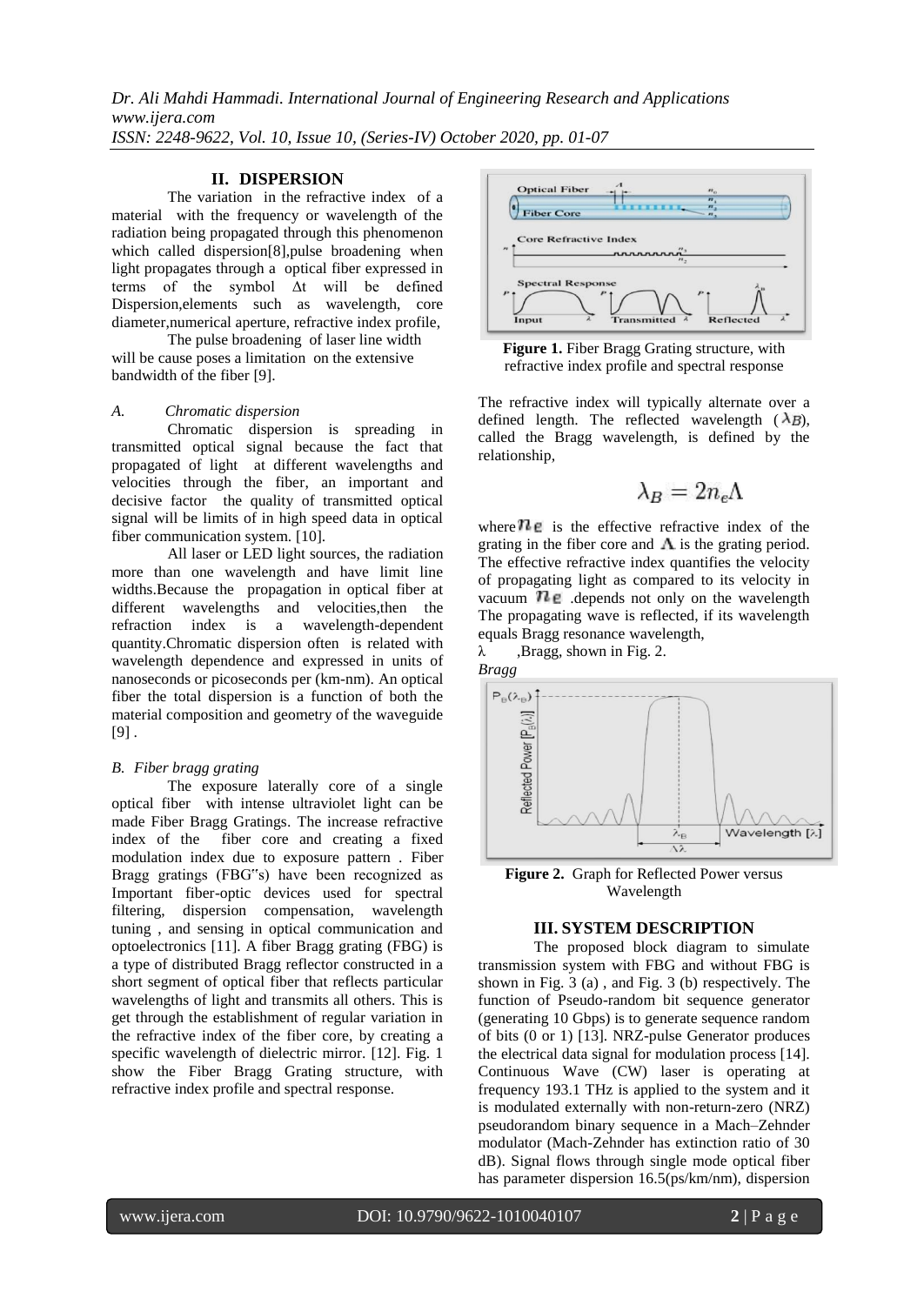slope is 0.075 (ps/nm2/km), attenuation index is 0.2(dB) and Length of fiber(5,15,25,50,100km). FBG is used to compensate the chromatic dispersion of optical fiber (working principle-the longer wavelengths are transmitted through the last part of grating and short wavelengths are reflected by the first part of grating, due to this results longer wavelength have to travel a longer distance, so they are delayed and allowing the shorter wavelength to catch up, and dispersion gets reduced).The function of erbium-doped fiber amplifier (EDFA) is to compensate the losses in optical transmission system. Function of photodetector is detection of light (photon) at the receiver. It directly converts light into current. Optical power meter is used to checking the received signal power level. Eye Diagram Analyzer is used for measure strength of power and noise signal.

## **IV. RESULTS AND DISCUSSIONS**

This section describes comparison of eye diagram using dispersion compensation with FBG and without FBG of the signal propagating over different values of distances.



**Figure 3.** A block diagram of transmission system using FBG



Figure 4. A block diagram of transmission system without using FBG



**Figure 5.** For optical fiber of length 5 km at bit rate of 10 Gbps (a) Eye diagram with using FBG (b) Eye diagram without using FBG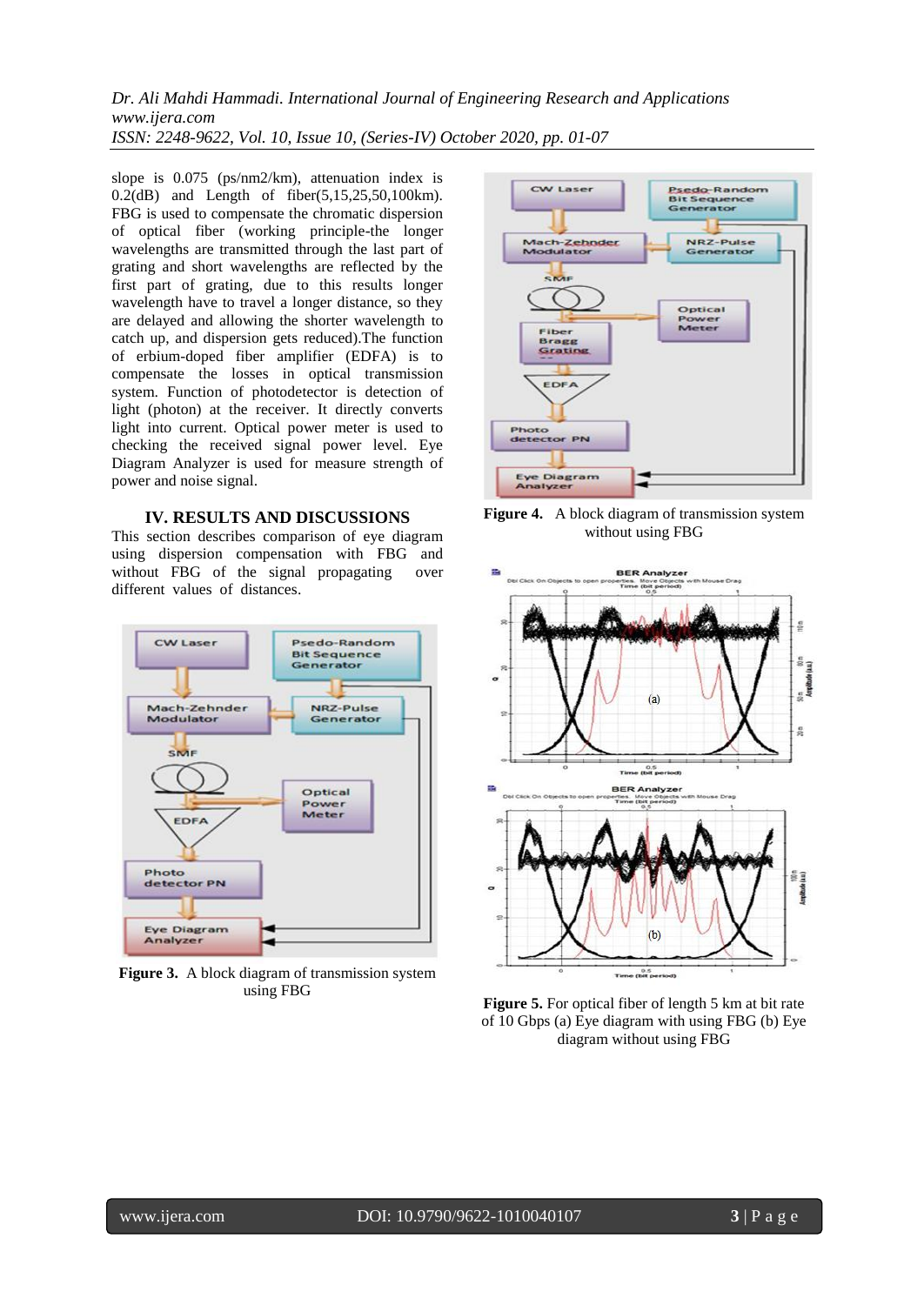

**Figure 6**. For optical fiber of length 15 km at bit rate of 10 Gbps (a) Eye diagram with using FBG (b) Eye diagram without using FBG.



 $(b)$ 

Figure 7. For optical fiber of length 25 km at bit rate of 10 Gbps (a) Eye diagram with using FBG (b) Eye diagram without using FBG..



**Figure 8.** For optical fiber of length 50 km at bit rate of 10 Gbps (a) Eye diagram with using FBG (b) Eye diagram without using FBG.



**Figure 9.** For optical fiber of length 75 km at bit rate of 10 Gbps (a) Eye diagram with using FBG (b) Eye diagram without using FBG.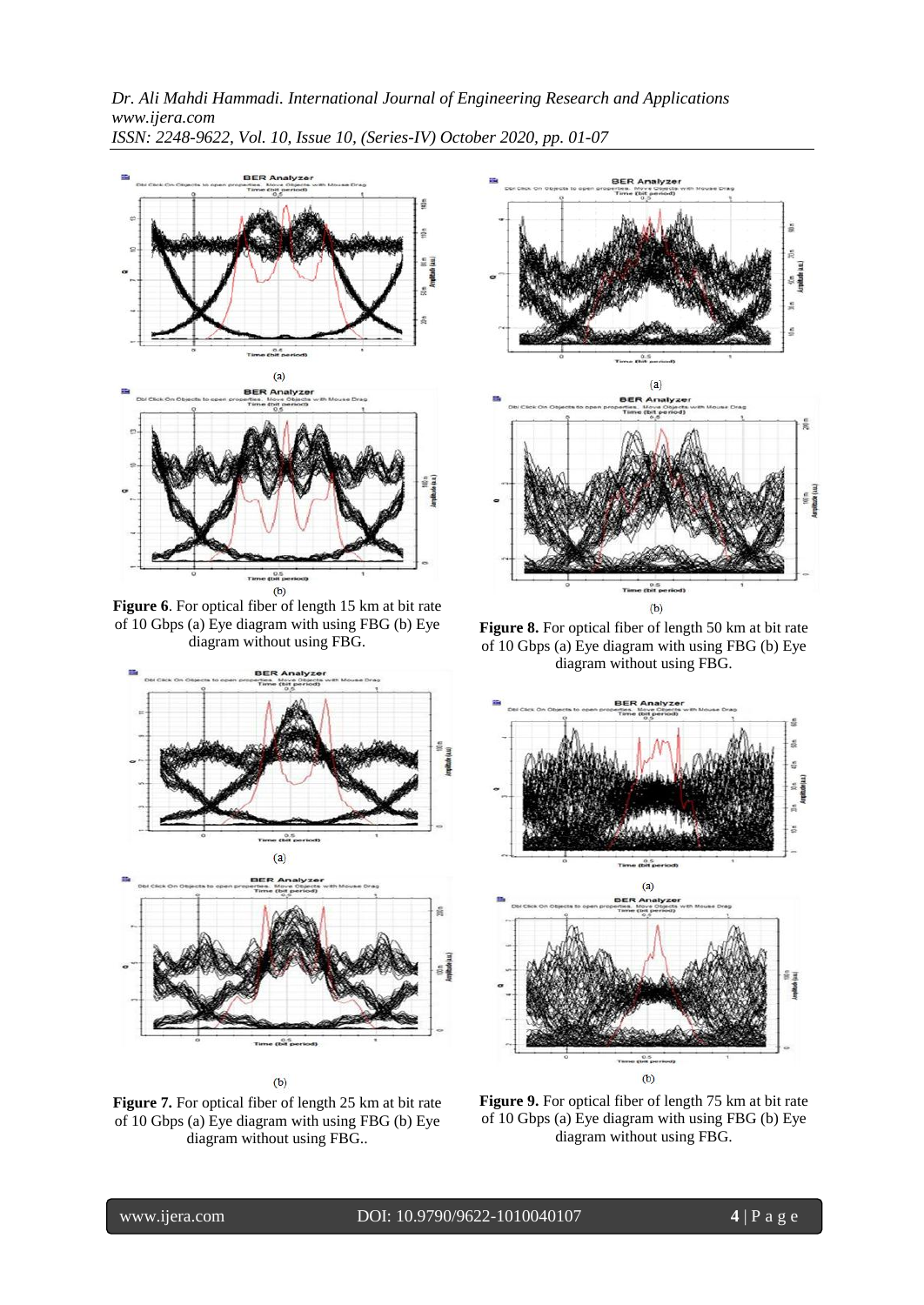

**Figure 10.** For optical fiber of length 100 km at bit rate of 10 Gbps (a) Eye diagram with using FBG (b) Eye diagram without using FBG.



**Figure 11**. The output sampled power readings are measured by Optical power meter for fiber length 25km. (a) with using FBG (b) without using FBG



 $(b)$ **Figure 12.** The output (signal and noise) power readings are measured by Optical power meter for fiber length 25km. (a) with using FBG (b) without using FBG.

S



**Figure 13.** A graph showing length of fibervs total power using FBG and without FBG

**Table I:** Parameters of length of fiber and power without FBG

| Length of the fiber (km) | Power(dBm) |
|--------------------------|------------|
|                          | 8.13       |
| 15                       | 7.93       |
| 25                       | 7.79       |
| 50                       | 6.75       |
| 75                       | 4.213      |
| 100                      | $-0.612$   |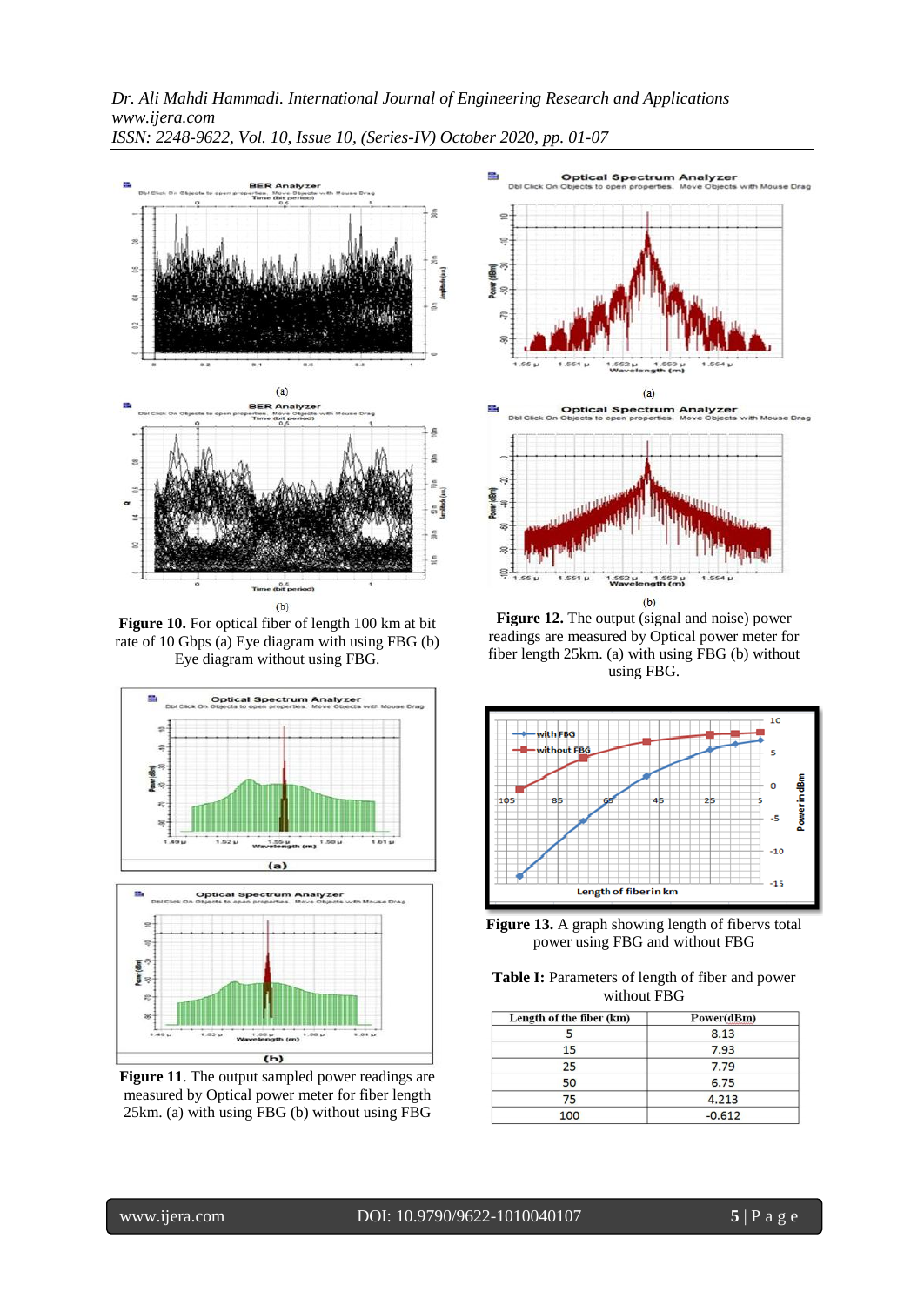| Length of the fiber (km) | Power(dBm) |
|--------------------------|------------|
|                          | 6.95       |
| 15                       | 6.3134     |
| 25                       | 5.4635     |
| 50                       | 1.4634     |
| 75                       | $-5.361$   |
| 100                      | $-13.78$   |

**Table II:** Parameters of length of fiber and power with FBG

Results through the use of optical dispersion compensation. Where when comparing the shapes of eye diagram from Fig. 5 to Fig. 10. For different distances using an a single mode optical fiber is found that using the optical dispersion compensation give much better results by reducing the ratio of error rate, note that the error rate increases with the length of optical fiber.

The Fig. 11 shows the optical spectrum analyzer reading before and after using the optical dispersion compensation for sampled signal while Fig. 12 shows the optical spectrum analyzer reading for the signal and noise together, and through these forms, will be found that the results are better when using the optical dispersion compensation. Note that read spectrum analyzer conducted on optical fiber length of 25 km.

Fig. 13 shows the relationship between power (dBm) and the length of optical fiber (km) which calculated from table 1and table2 ,before and after using the dispersion compensation and note by the results that the power decrease with increase the length of optical fiber and through curves conclude that when use the compensation dispersion will be need the minimum power at the end of the fiber optic, it is very important to reduce the dispersion and also reduce the cost of optical fiber.

## **V. CONCLUSION**

The chromatic dispersion in optical fiber which be need compensated to get best result and improvement the quality of the fiber. By adding the chirp FBG in the transmission system it helps to reduce the losses and minimizes the cost of the system. The effect of dispersion at different optical fiber lengths are explained in this project. These effects are show by the help of eye diagrams drawn at the different values of fiber lengths. From the result have also shown with the help of graph comparing both the techniques one without using FBG and second using FBG. It can also be seen that when chirp FBG is added to the system total output power also decrease.

## **REFERENCES**

[1]. Global Journal of researches in engineering Electrical and electronics engineering Volume

12 Issue 2 Version 1.0 February 2012 Type: Double Blind Peer Reviewed International Research Journal Publisher: Global Journals Inc. (USA) Online ISSN: 2249-4596 & Print ISSN: 0975-5861

- [2]. Abdallah IKHLEF, Rachida HEDARA, Mohamed CHIKH-BLED Laboratoire de Télécommunications, Département de GénieElectrique et d"ElectroniqueFaculté de Technologie, UniversitéAbou-BekrBelkaïd – Tlemcen BP 230, PôleChetouane, 13000 Tlemcen- Algeria, IJCSI International Journal of Computer Science Issues, Vol. 9, Issue 1, No 2, January 2012 ISSN (Online): P.1694- 0814 **www.IJCSI.org**.
- [3]. Stegall D. B., Erdogan T. Dispersion control with use of longperiod fiber gratings // J. Opt. Soc. Am. A., 2000. – No. 17. – P. 304–312.
- [4]. Eggleton B. J., Stephens T., Krug P.A., Dhosi G., Brodzeli Z., Oullete F. Dispersion compensation using a fiber grating in transmission // Elect. Lett., 1996. – No. 15 – P. 1610–1611.
- [5]. Das M., Thyagarajan K. Dispersion compensation in transmission using uniform long period fiber gratings // Opt. Comm.,  $2001. - No. 19. - P 159-163.$
- [6]. Hinton K. Ramped unchirped fiber gratings for dispersion compensation // Lightw. Technol., 1997. – No. 15. – P. 1411– 1418.
- [7]. Litchinitser N. M., Eggleton B. J., Patterson D. B. Fiber Bragg gratings for dispersion compensation in transmission: Theoretical Model and design criteria for nearly ideal pulse recompression // J. Lightw. Technol.,  $1997._{\text{th}}$  No. 15. – P.1303–1313.
- [8]. Hect Eugene, "Optics: 4 Ed", Addison Wesley (2002).
- [9]. ―Fundamentals of Photonics, Fiber Optics in Telecommunication", Nick Massa Springfield Technical Community College Springfield, Massachusetts, University of Connecticut 2000.
- [10]. I R. Udayakumar1\*, V. Khanaa2 and T. Saravanan3 1Associate Professor," Chromatic Dispersion Compensation in Optical Fiber Communication System and its Simulation ", Department of Information Technology, Bharath University Chennai- Indian Journal of Science and Technology.
- [11]. G. Meltz,W.W. Morey, andW. H. Glenn, ―Formation of Bragg gratings in optical fibers by a transverse holographic method," Opt. Lett., vol. 14, pp. 823–825, Aug. 1989.
- [12]. G. P. Agrawal, "Fiber Optic Comm. Systems", John Wiley and Sons, New York, 1997.